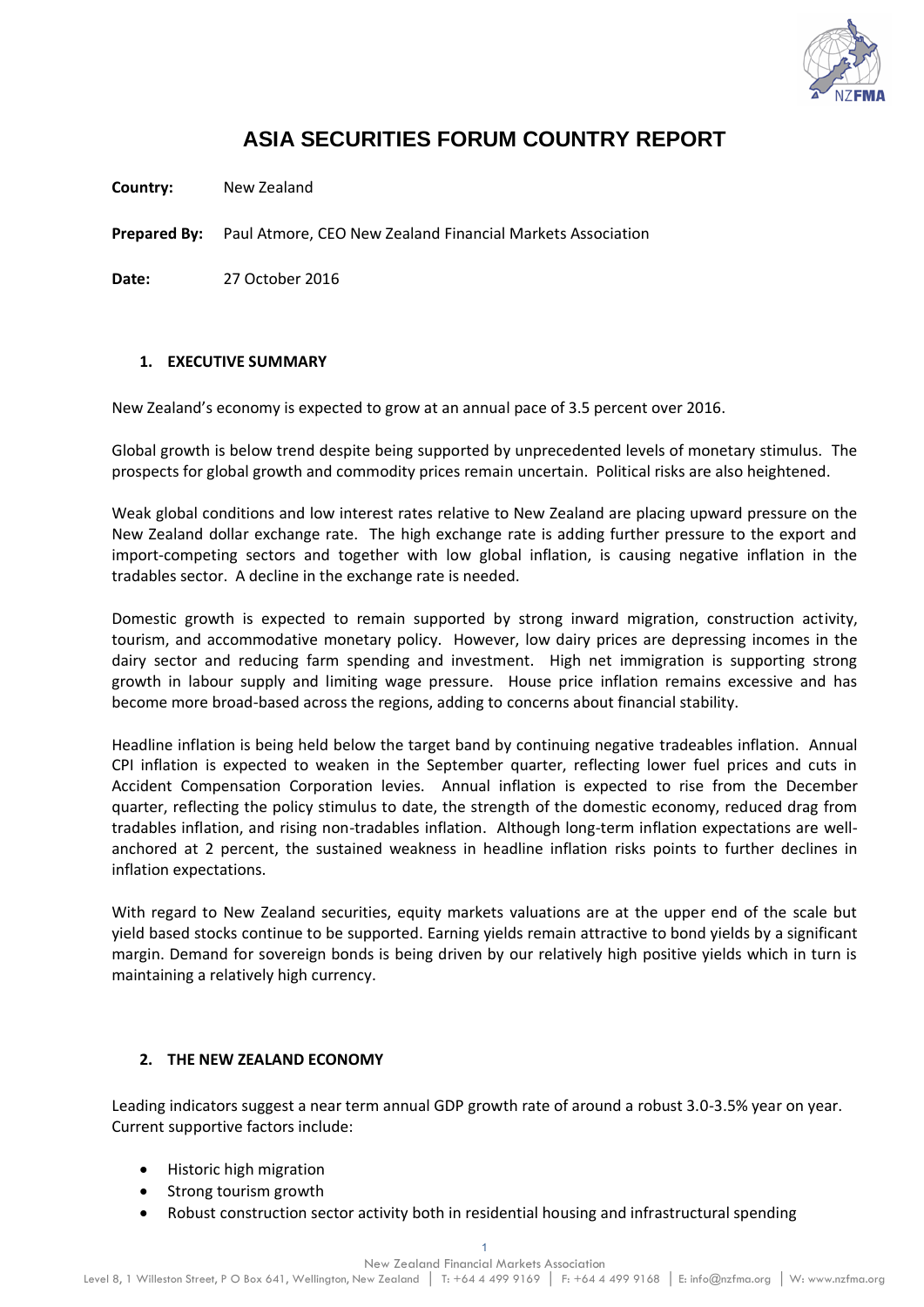

Historically low interest rate setting environment



Current negative factors include:

- Domestic growth weaker on a per capita basis
- Strong migration inflows creating stresses in the economy
- Excessive house price inflation in Auckland and across the major centres increasing financial stability risks
- Dairy prices continuing to remain below average
- NZ dollar exchange rate remains elevated due to relatively high yields impacting on export competitiveness
- Slow global growth and a risk of rising global protectionism



As inflation pressures remain muted the Reserve Bank retains an explicit easing bias. Weakness in tradables inflation is providing for subdued expectations which will maintain CPI Inflation well below the 1-3% Target Band. Short term inflation expectations have fallen below the midpoint of the target range following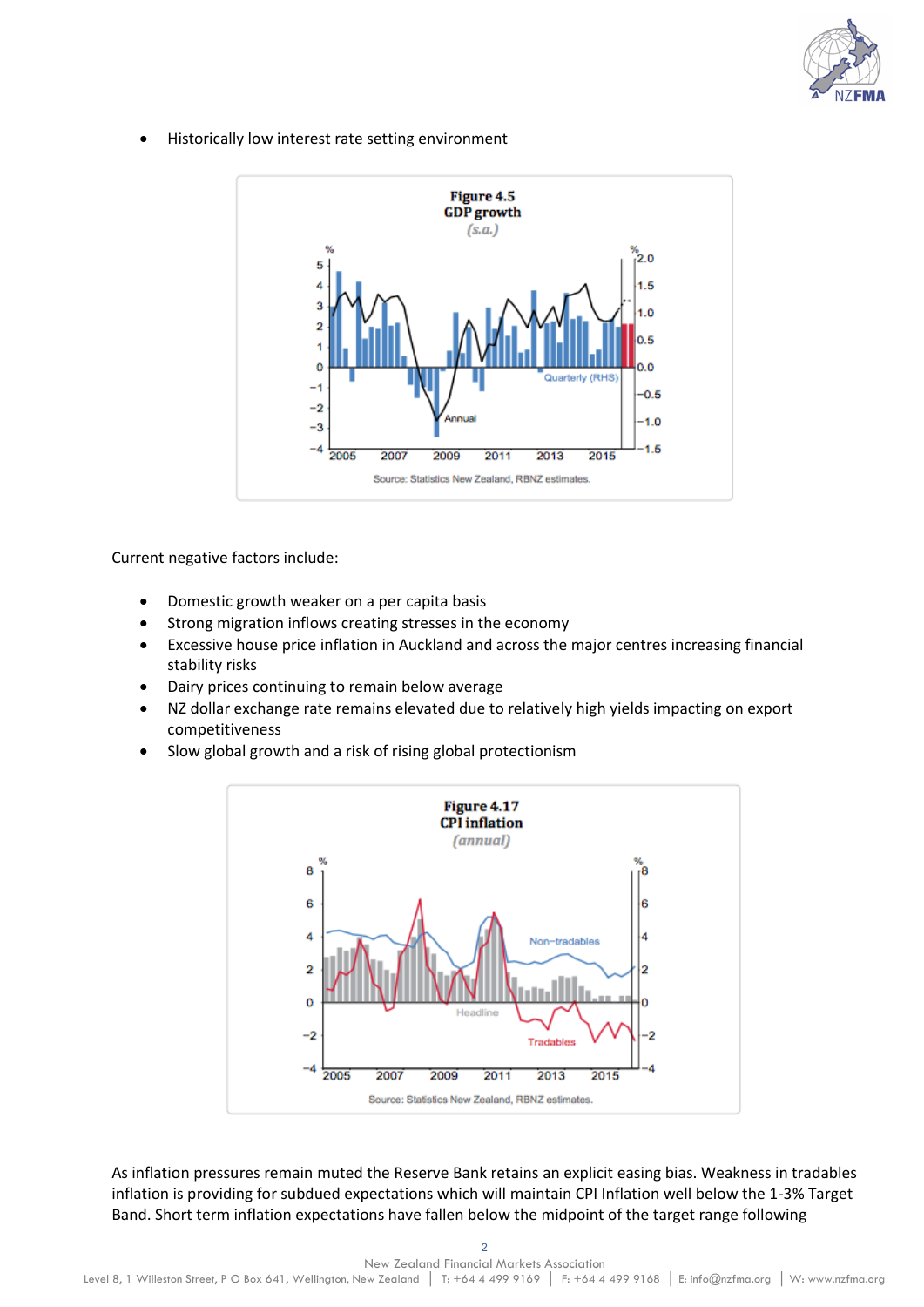

observed low headline inflation. Inflation expectations appear well anchored. Long-term inflation expectations continue to be close to 2 percent and are expected to remain around this level.

The NZ Dollar remains stubbornly strong largely due to strong demand for high yielding New Zealand Dollar investment assets. The Reserve Bank comments that "a decline in the exchange rate is needed". The New Zealand dollar Trade Weighted Index (TWI) is assumed to depreciate gradually to 73, as global conditions improve and policy rates overseas increase closing the differential between the return on the New Zealand dollar and foreign currency assets.





Recent monetary policy decisions include the lowering of the OCR by 100 basis points through 2015. Accounting for the projected forward path of interest rates, the downward revision was considerably larger at around 200 basis points, as the Reserve Bank moved from a tightening to an easing bias driven by declining global economic conditions. In March 2016, the Bank cut the OCR by a further 25 basis points and since that time inflation expectations have remained stable.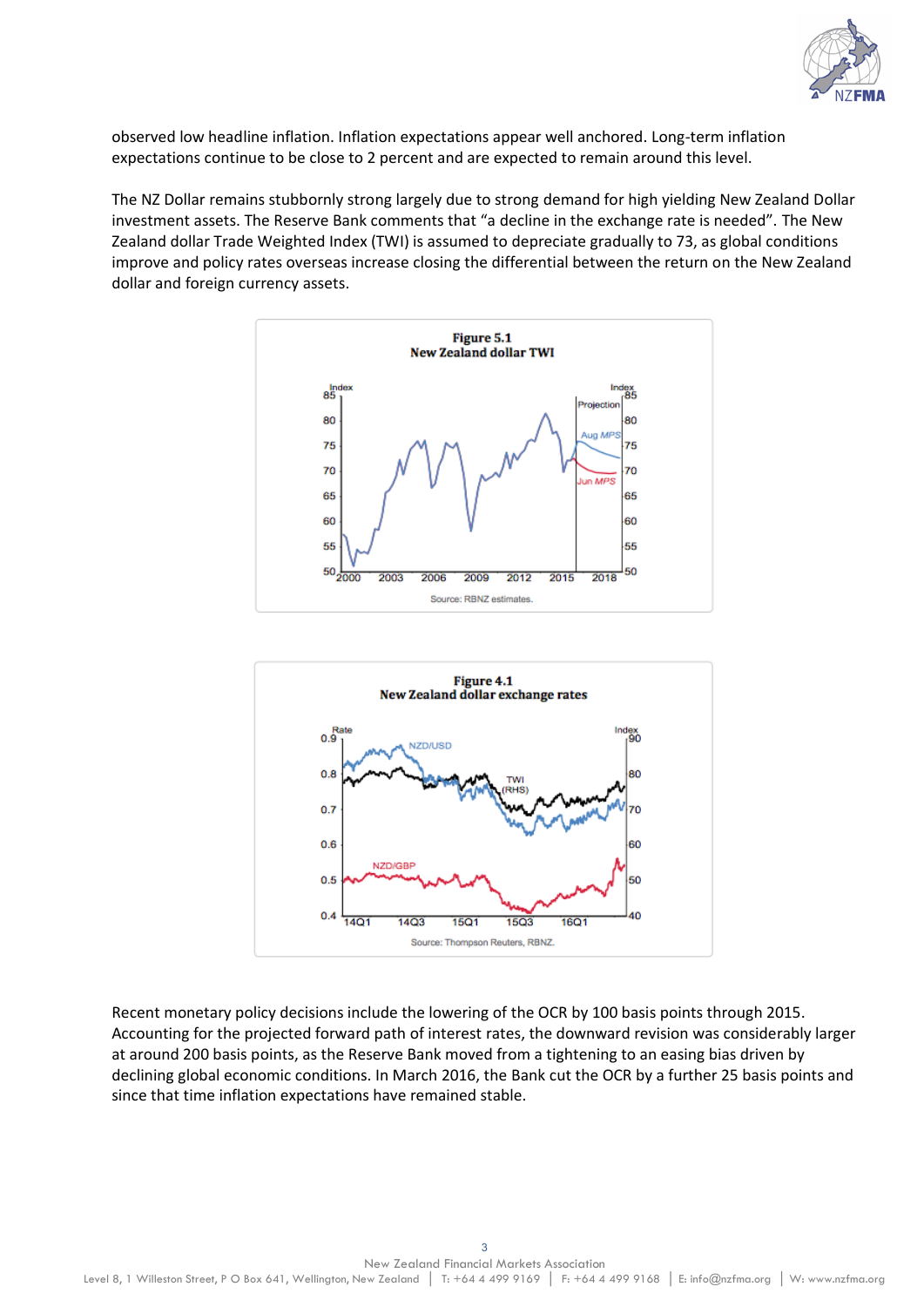



Key economic risks to the NZ economy include:

- A slower growth profile particularly in China and East Asia
- Financial market uncertainty & volatility surrounding the Fed tightening profile
- US election uncertainty that may impact on credit markets
- A sharp change in migration flows

Major financial stability risks include:

- Additional weakness in dairy commodity prices, aggravating elevated dairy sector debt
- Excessive Auckland house price inflation increases the risks of a sharp correction
- Disruptions to global funding markets caused by a multitude of risk factors including elections, debt defaults or geo political events.



As such any pronounced softening in domestic activity can be expected to result in a more aggressive easing in monetary and potentially fiscal policy settings.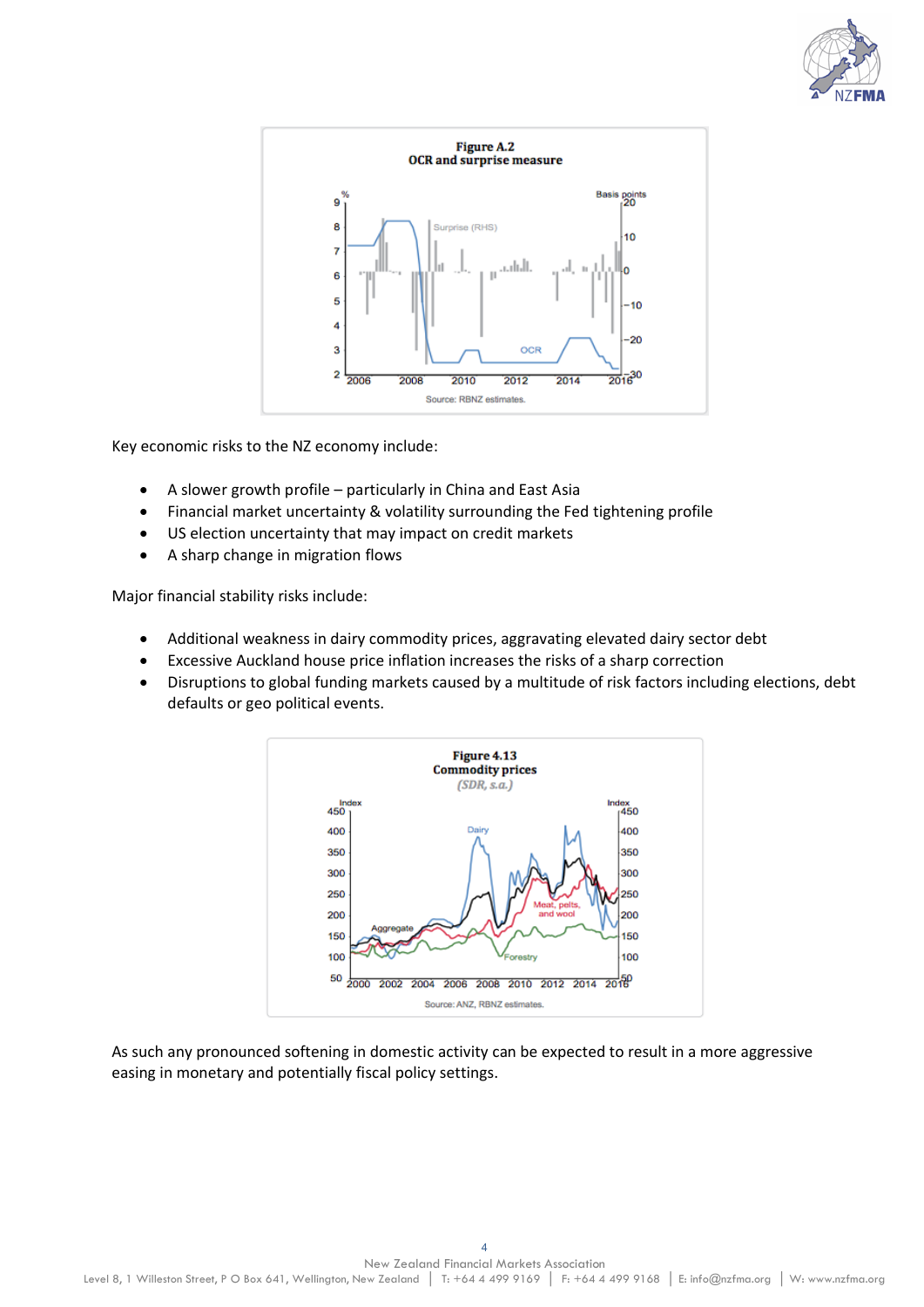

#### **3. THE SECURITIES MARKET**

New Zealand's debt market has traditionally been dominated by government issues, followed by the larger banking institutions issuing bonds into both the wholesale and retail markets. Similarly, the top 10 companies on the share market represent 54 percent of the value of the NZX 50, with the top two companies making up a third of this alone (18 percent of the overall index). However, in recent years, New Zealand's capital markets have become more diverse with crowd- and peer-to- peer funding a growing phenomenon, and the market has deepened as the pooling of assets has become more common; for example, in the developing covered bond market following the formation of the Local Government Funding Agency (LGFA). By contrast, smaller firms tend to obtain external financing from family or friends or from financial institutions (typically from the banking system). The regulatory and accounting requirements are often considered too onerous and expensive for smaller firms, discouraging them from public market issuance of both debt and equity – although recent regulatory reforms have lowered the disclosure and compliance costs for smaller firms in these markets.

#### A stylised representation of the structure of capital markets in New Zealand



New Zealand's listed equity market is small by international standards. Stock market capitalisation is 40 percent of GDP, less than half that of Australia but similar to that of China and Germany. However, given New Zealand's low national savings rate, a high proportion of large New Zealand companies being whollyowned offshore, and a relatively low capital-intensive economy, a small listed equity market is perhaps not surprising.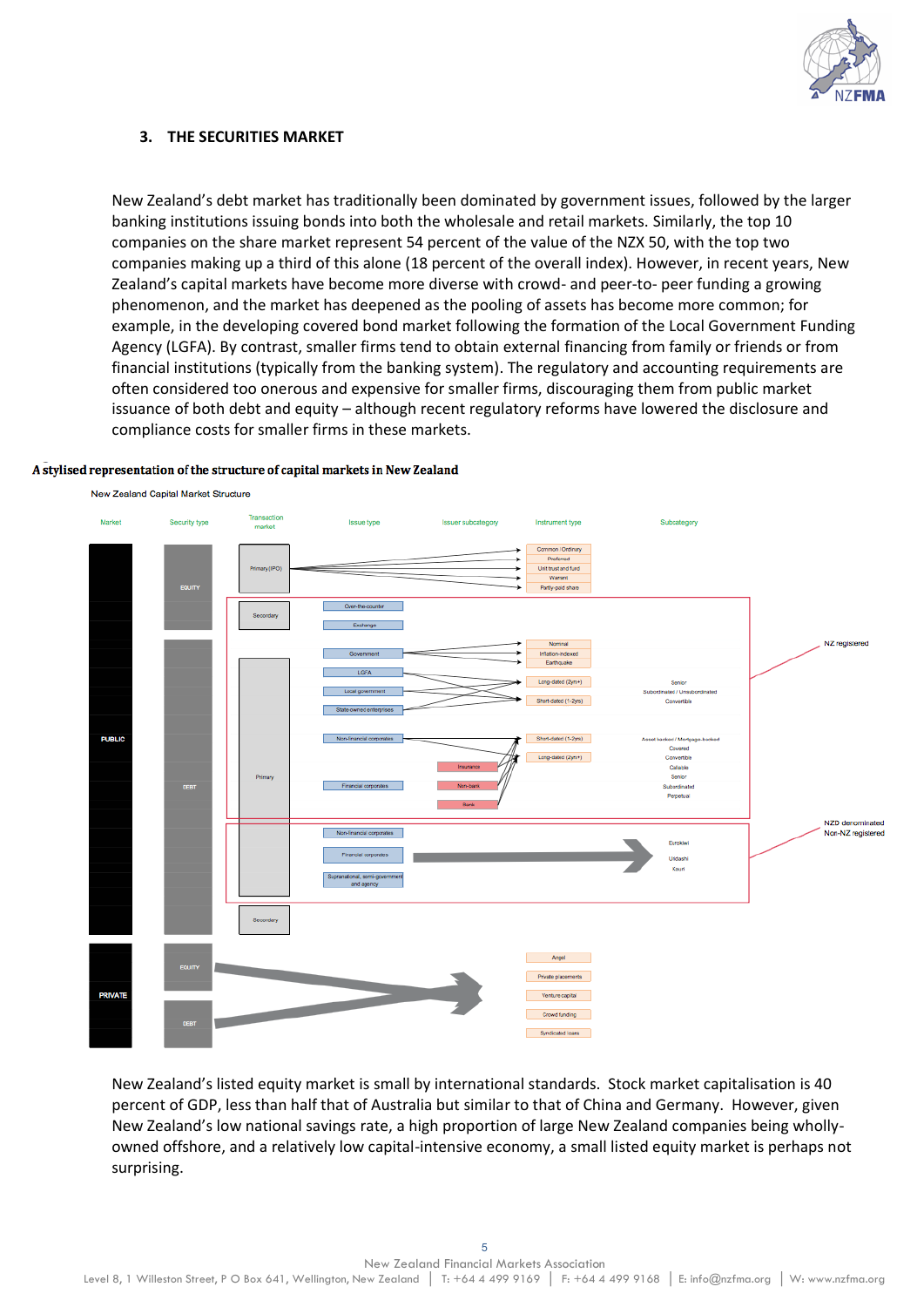



Primary issuance in the New Zealand share market has increased over the past two years, from an average rate of 5.4 initial public offerings (IPOs) per year from 2003 and 2007 (inclusive) to an average of 10 in 2013 and 2014. There has been a greater proportion of domestic investors (domestic holders excluding government) owning shares at the point of an IPO, rising from 54 percent in 2004 to 67 percent in 2014. Part of the recent surge followed the partial privatisation of a number of government-owned utility companies.

Over the past decade, domestic institutional holdings of primary listings increased nine percentage points to just over 40 percent of ownerships. The emergence of the KiwiSaver scheme in New Zealand may explain some of the uptick in recent years, although as Henry, Aitken, and Koreman-Smith (2015) point out, domestic institutional ownership still remains low compared with many other countries, including Australia. Activity in the secondary market has also increased, with the number of transactions on the NZX 50 increasing from 319,000 in 2010 to 862,000 in 2014 and the number of shares traded rising from 2 billion in 2010 to 3.4 billion in 2014. In general, greater turnover increases market liquidity.

In recent years, a number of innovations and changes have occurred that may have assisted in both the growth and increased turnover of the domestic equity market. The Financial Markets Conduct Act is designed to support the capital market regulatory environment and simplify issuance by smaller firms. The particle privatisation of SOEs has likely raised the national and international awareness of the domestic stock market, at lease for a time. Tax changes in 2010 may have encouraged the share of new investment going into non-financial investments (e.g. property) to have fallen at the margin. And as noted above, the KiwiSaver scheme has contributed to an increase in the demand for domestic equity in portfolio holdings. Finally, timing may well have played a part. Historically low interest rates and an upward sloping yield curve may have encouraged investment into capital markets (both bond and equity), and the appreciation and outperformance of the share market since 2012 may have increased the public's awareness via the media and news articles.

Issuance of bonds in New Zealand can be separated into a number of categories, these include central government, local government, SOEs, financial companies and non-financial corporates. Non-resident entities also issue bonds into the NZ market and these are known as Kauri bonds.

As of October 2014 about \$121 billion of outstanding bonds had been issued by New Zealand resident entities into the local public debt market, which amounted to just over 50 percent of GDP. The majority of resident-issued debt (\$73.5 billion) was in the form of central government bonds. In addition, there were \$19.1 billion of Kauri bonds outstanding that had been issued in New Zealand by non-resident entities.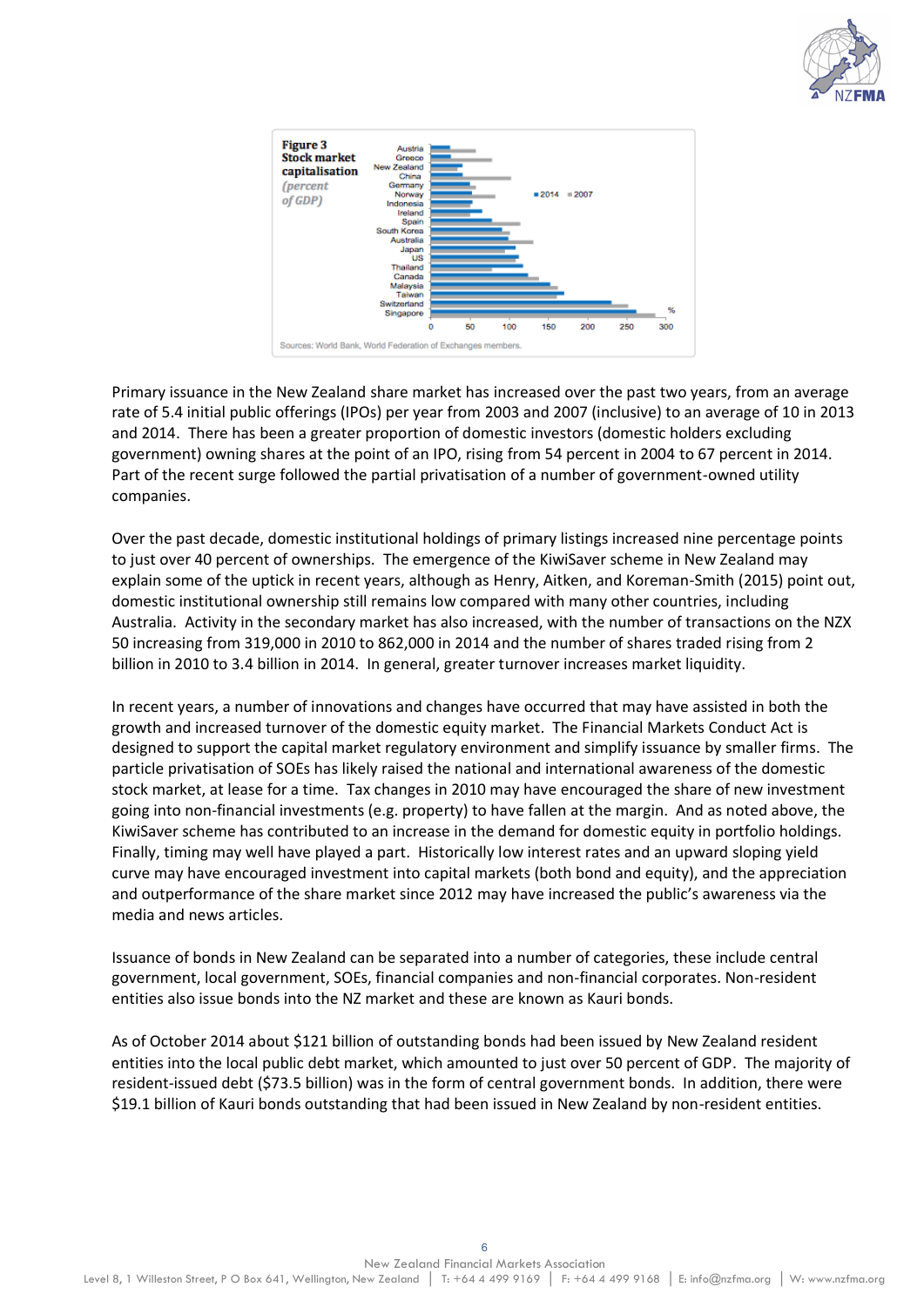



The total amount of bonds outstanding in the local market (excluding Kauris) has more than doubled since 2007 in nominal terms, rising from just over \$50 billion (30- percent of GDP) at the start of 2007 to \$121 billion. More than two-thirds of this rise is due to an increase in central government debt, while nearly 20 percent of the increase represents bond issuance by banks. The increase in government bond issuance is linked to the shift from fiscal surpluses to deficits during the GFC, and further issuance following the Christchurch earthquakes.

New Zealand bank increased their issuance of long-term debt sharply in the immediate post-GFC period. This followed from a number of changes in the global environment, including the risk of a negative credit rating from international rating agencies stemming from a reliance on short-term funding, a lack of global liquidity, and a cessation of some wholesale funding markets during the depth of the FGC (increasing the risk of a failure to roll over upcoming funding needs). In addition, New Zealand registered banks are now required by the Reserve Bank to raise a greater proportion of funding that is likely to remain in place for at least one year, as part of the prudential liquidity policy introduced in 2009. The Reserve Bank's prudential liquidity policy was implemented to reduce the risk posed to New Zealand's banking system by an overreliance on short-term wholesale market funding.

As at October 2014, the New Zealand (central) government sector had issued 61 percent of New Zealand's bonds outstanding. By comparison, the share of the local government sector was 8.5 percent, with 18.5 percent issued by banks or other financial institutions and 9 percent by non-financial corporates. SOEs comprise the remaining 3 percent. This breakdown has changed markedly since 2007; as previously noted, central government debt makes up a much larger share today, while the proportion of non-financial corporate bonds has fallen from 19 percent to its current level of 9 percent of the total. Although the nominal amount of bonds outstanding has increased for all sectors, non-financial corporate bonds have decreased as a share of GDP, falling from 5.7 percent to 4.5 percent currently (possibly reflecting weaker overall demand for business credit in the past five years). Note that figure 6 does not include bonds issued by New Zealand entities in offshore markets; if included, the share of government bonds would decrease.

To give some context to the overall size of the domestic bond market, Laeven (2014) reports that total private-sector domestic debt securities (i.e. excluding government and local government) for high-income economies averaged 33 percent of GDP in 2010. By comparison, the equivalent figure for New Zealand was around 20 percent of GDP in 2010. Furthermore, as a funding source for New Zealand non-financial firms (i.e. SOEs and non-financial corporates), debt outstanding (as at October 2014) was \$14.6 billion. By contrast, credit provided to non-financial firms (including the rural sector) by the banking system amounted to \$137 billion as at September 2014. In addition, many large New Zealand companies are wholly owned foreign firms. These firms will often have some funding (debt) provided by the offshore parent.

7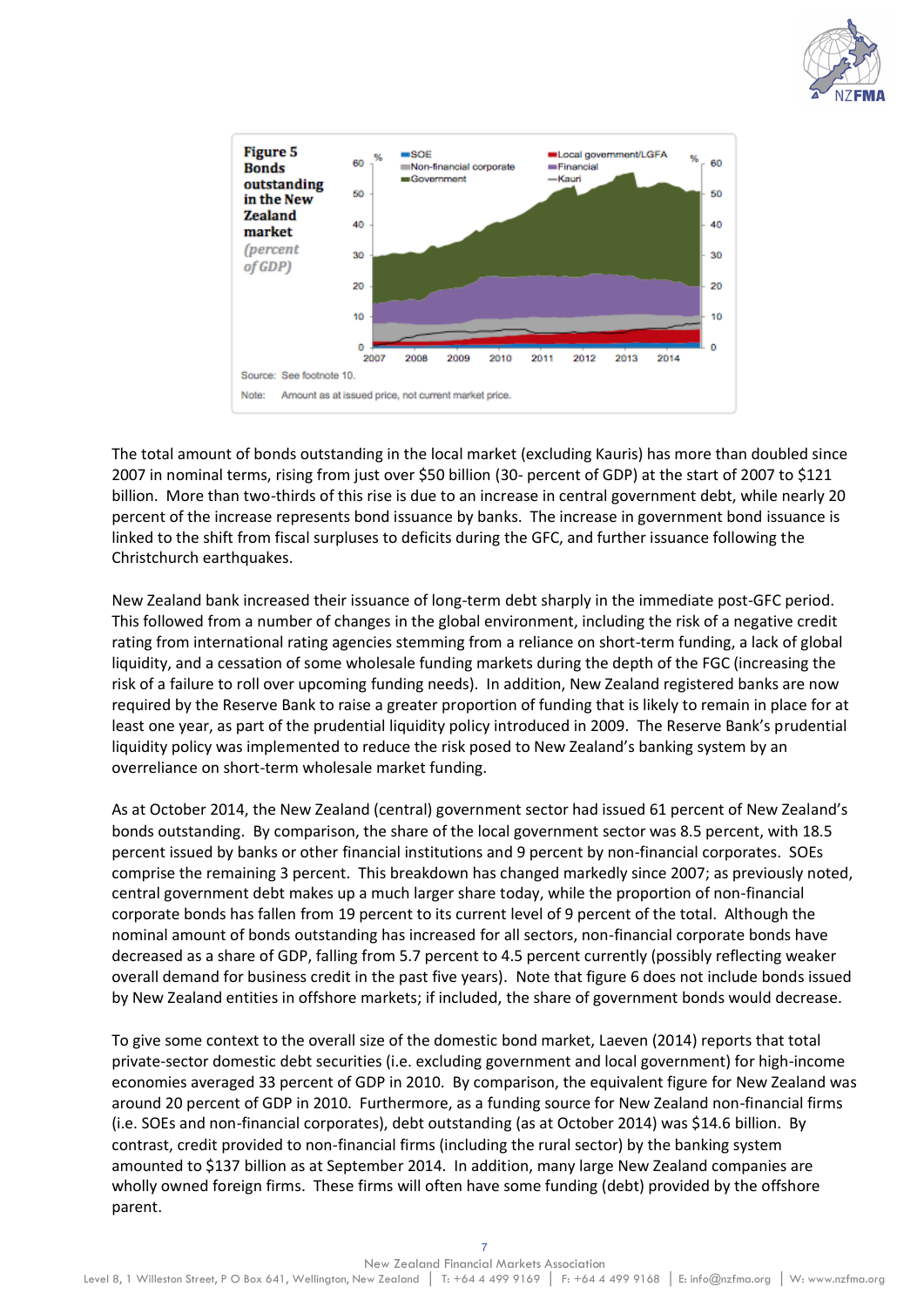



# **a. EQUITY MARKETS OUTLOOK**

New Zealand's equity market valuations remain full but yield based stocks remain supported. Domestic market valuations reflect 12M forward core PE's of 21.2x with a long run average of 16.3x. NZ equities have been supported by relatively attractive GDP growth, low domestic interest rate settings and a relatively high yield. The domestic macro environment is expected to show growth averaging around 3.3 over 2016. Muted inflation is expected to prompt lower interest rate settings and a likely modest depreciation in the NZ dollar. Lower short term interest rates are expected to offer support for yield stocks, however high single digit earnings per share growth is expected to come under pressure.

Key macro risks to the equity market in NZ include further commodity price weakness, a sharp NZ housing market correction and global risks including a hard landing in China, central bank policy surprise and an abrupt change in financial condition.

#### **b. BOND MARKETS OUTLOOK**

New Zealand is a politically stable economy with a fiscal situation is the envy of many of the major economies around the world. The recently announced budget surplus and relatively low levels of public sector debt at 30% of GDP added to high relative gross and net bond yields, make our bond market highly attractive to global investors.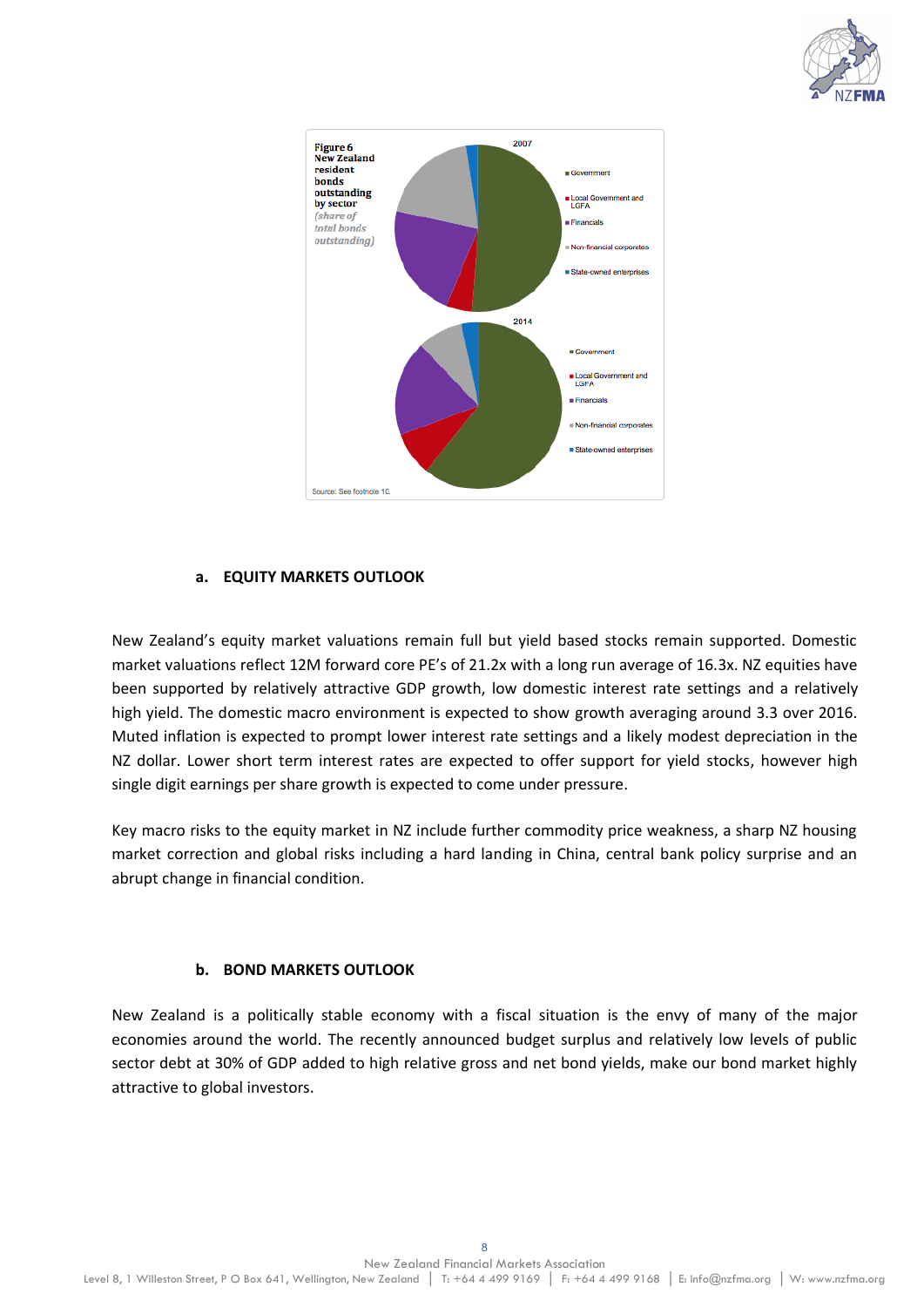

### **4. INDUSTRY ISSUES RELEVANT TO THE NZFMA**

#### **a. Bank bill transactional liquidity**

A key part of the NZFMA's role in the New Zealand Financial markets is to perform both the Benchmark Administration and Calculation Agent functions for the key financial reference rates. New Zealand's IBOR rate is derived from trading in bank bills that reflect the unsecured lending rate between banks operating in this market. Current uncertainty relating to what constitutes acceptable trading conduct in this market has led to a significant decline in liquidity threatening the NZFMA's ability to maintain a robust and accurate rates set.



In order to reverse this trend, the NZFMA has been liaising with both the Reserve Bank and the Conduct Regulator, the Financial Market Authority with the view to providing certainty with regard to what does constitute acceptable conduct.

#### **b. Closing rate project**

Most financial markets jurisdictions are experiencing submission reluctance from panel banks to financial benchmarks and market closing rates. This is driven generally by regulatory risk aversion relating to the large fines imposed on some panel banks submitting to key benchmarks including Libor & Euribor. In the New Zealand market, we are very dependent on `Closing Rates' to promote secondary market activity, offshore investor confidence and to support revaluations of both retail and wholesale investment portfolios. Due to dwindling submission support from local panel banks the NZFMA has embarked on a project to scrape executable bid/offer quotes from Bloomberg live quote pages, submitted by member